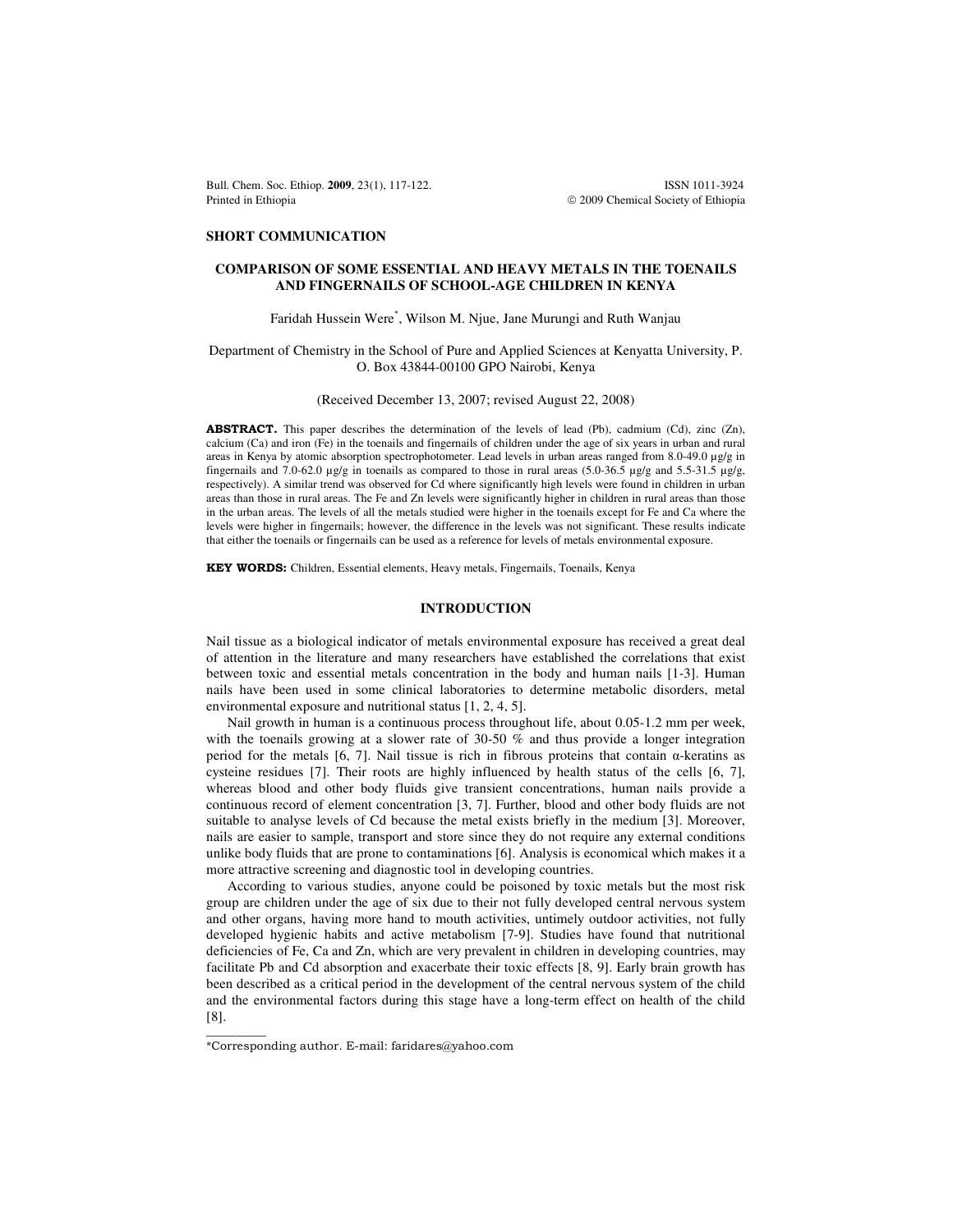Faridah Hussein Were et al.

Area description. Nairobi, cover an area of 700 km<sup>2</sup> with a population of over 2.1 million [10]. Nationally it is established to have the greatest concentrations of industrial and vehicular air pollution sources [11]. It is reputed to be the fastest growing city of the world and lacks air quality management system [12]. Indeed among the developing countries cities that were sampled for the study on air quality management capabilities, Nairobi was rated the worst [13]. The city is now regarded as a "hot zone" with highest concentration of pollutants which has been influenced by increasing industries, population, construction, heavy traffic density and deforestation of city fringes [12]. In rural setting, Bungoma is situated in western part of Kenya with a population of 0.8 million and covering an area of 2069  $km^2$  [10]. The schools in this region are located in agricultural region, in which sugar cane (*Saccarum spp*) has been a predominant crop. According to some reports sugar cane production requires considerable amount of fertilizers and pesticides [14]. Therefore it was the aim of this study to compare levels of heavy metals and essential metals in the toenail and fingernail samples of children under the age of six years in different environmental settings to find out whether they accumulate metals differently.

## **EXPERIMENTAL**

For the ethical and legal reasons, the participation of the children in the study was voluntary and appropriate permits and approvals were obtained prior to the survey. Having been granted, approvals and permits, field visits and sampling began in September 2006 and ended in April 2007. Samples were obtained from Bungoma and Nairobi.

*Equipment and reagents*. Atomic Absorption Spectrophotometer (AAS-Spectr AA-10, Varian-Techron, Austria) was used. Water used throughout the analytical procedures was deionised and distilled. Weighing balance used was Mettler Toledo AG-240. Digester block was 2080/DA, No 935, Volt 220-w Germany, -LIEBISCH BIELEFELD 14. Reagents used in the analysis were of high quality analytical grade. Liquid soap-an Izal product, nitric acid AR, acetone, 4-methyl pentan-2-one and perchloric acid were supplied by Hopkin and Williams, England. The plastic bottles were cleaned with non-ionic liquid soap rinsed with distilled water. They were then soaked overnight in 1:1 nitric acid and rinsed thoroughly with deionised and distilled water. All the glasswares used in this study were decontaminated by soaking them overnight in 5 %  $HNO<sub>3</sub>$ and rinsed thoroughly in deionised and distilled water. They were oven dried at  $105\degree C$  and stored safely. The metal standards from the stock solution (1000  $\mu$ g/mL) were freshly prepared daily by serial dilution and checked for constancy of the results before taking the readings.

*Sampling*. Fifty (n = 50) children under the age of six years were randomly recruited with informed consent from their parents/guardians. Purposive sampling strategy was used to select schools in both urban and rural settings. The major criterion for selection of schools in urban areas was influenced by the intensity of pollution. The schools in urban area, Nairobi, were randomly selected and included a school near a highway, city centre and industrial area. In rural setting, two schools that were selected were far from the urban influence. Ten subjects were randomly recruited from each school.

In view of high prevalence of bacterial and fungi infections, each subject was given a labelled stainless steel nail clippers and a towel. All the nails of the subjects were cleaned using surgical spirit followed by non-ionic detergent. They were rinsed with water then dried with a clean towel. In order to minimize secondary contamination with metallic elements the stainless steel nail clippers were washed with analytical reagent grade HCl, diluted at 1:10 then rinsed with distilled water. Seventeen  $(n = 17)$  subjects were excluded from this study as either they had nail infections or were unable to get sufficient samples for analysis. Toenails and fingernails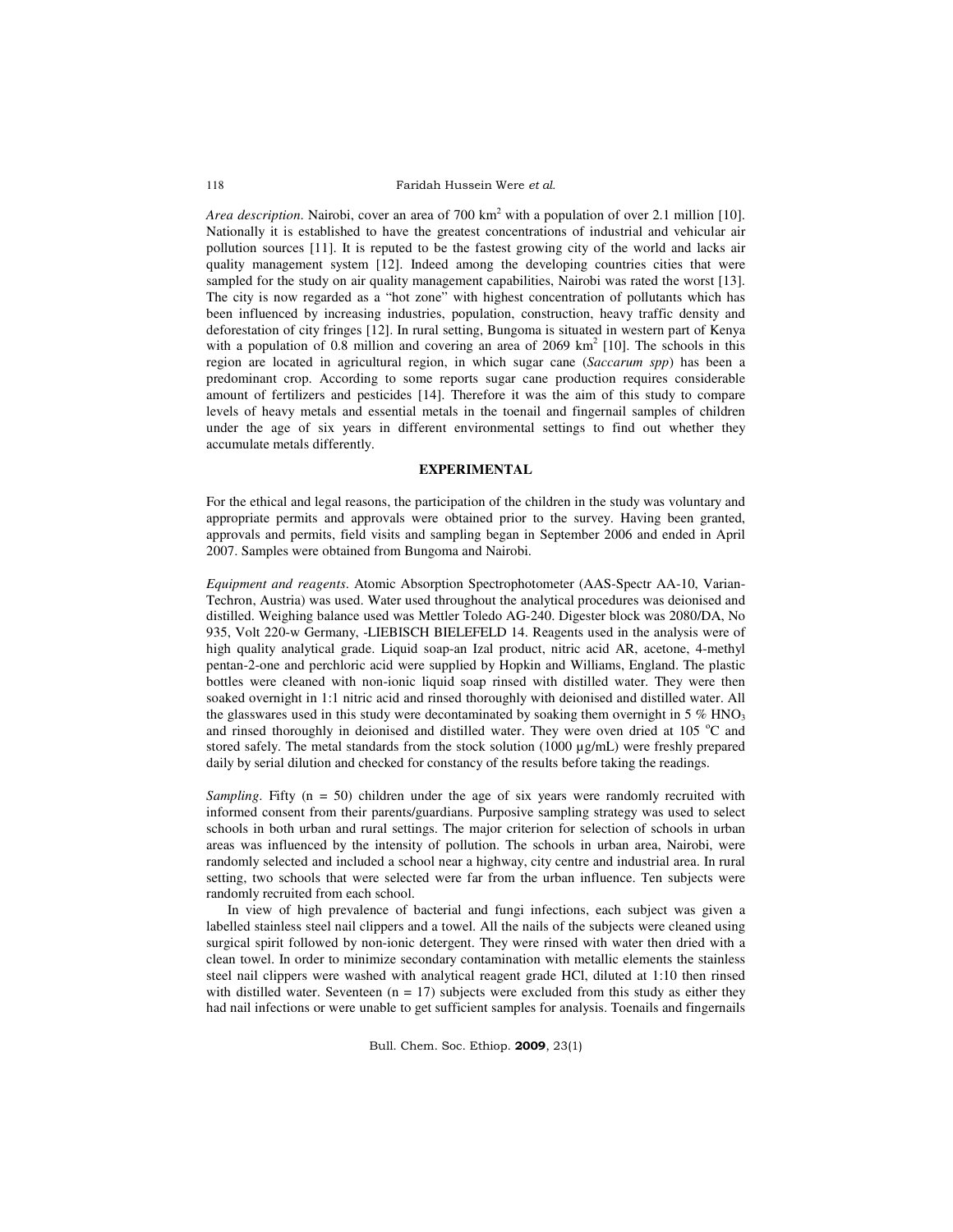#### Short Communication

were clipped from the same subject every two weeks for a period of seven months. The samples (n = 66) were kept in a labelled plastic bottle securely closed, until they were analysed.

*Laboratory procedure and quality assurance*. Analysis of nail samples was carried out using standard methods as reported elsewhere [4, 15].

*Sample pre-treatment*. Meticulous care was taken to avoid external contamination of samples during analytical procedure. The nail samples were soaked in non-ionic liquid soap in a glass beaker for two hours and washed free from metallic debris following a standardized washing procedure [4, 15]. They were subsequently soaked in acetone for one hour and rinsed five times in deionised and distilled water. The samples were kept in vial tubes, and oven dried at 60  $^{\circ}$ C to a constant weight. The polished nail samples were placed into beaker to which 10 mL of 4 methyl pentan-2-one was added and left for 45 min. They were rinsed three times using 4 methyl pentan-2-one before oven drying. The samples were weighed in triplicates and kept in the desiccators.

*Acid digestion and AAS analysis*. The weighed dry nail samples were transferred into the digesting tubes. Ten mL of 6:1 mixture of concentrated  $HNO<sub>3</sub>$  and perchloric acid was added to the samples and kept overnight at room temperature to prevent excessive foaming. The digesting tubes were closed with aluminium foil and placed on the digester block in a fume chamber and subsequently heated at 180  $^{\circ}$ C [15]. The samples were digested slowly for about one hour until all nails samples dissolved, leaving a clear solution (complete decomposition of organic matter). The digested sample solution was diluted with  $0.1 \text{ M HNO}_3$  in a 25 mL volumetric flask and made up to the mark using deionised and distilled water. The concentration of trace metals was assayed by use of AAS in triplicates. Detection limits of the instrument used for the metals analysis of Pb, Cd, Zn, Fe and Ca were  $0.0020$ ,  $0.0006$ ,  $0.0020$ ,  $0.0050$  and  $0.0210 \mu\text{g/mL}$ , respectively. A series of standards from stock solution were prepared using deionised and distilled water for instrumental calibration. Before each analysis the instrument was zeroed using the blank prepared by following the acid digestion procedure but without the sample. For quality control, standards were analysed for every five samples analysed. The main instrumental parameter such as bandwidth, lamp current, height of the flame, and wavelength for AAS were optimized separately for each metal. Adequate quality control was ensured by inter-laboratory comparisons of representative samples carried out at Kenyatta University Research Laboratory and Mines and Geology Analytical Research Department, Nairobi. The validity of method was further ascertained by cross-method checks, spiked recovery and replication analysis.

*Data analysis.* Statistical calculations were done using statistical SPSS program (Statistical Package for Social Sciences Version 11.5).

### **RESULTS AND DISCUSSION**

The levels of metals were compared in the toenail and fingernail samples of children  $(n = 33)$  in both rural and urban areas using t-test at  $p = 0.05$  (Table 1 and Table 2).

A higher Pb level of  $26.9 \pm 7.6$  µg/g was obtained in toenail samples compared to those of fingernail samples in urban areas  $(24.7 \pm 6.6 \,\mu g/g)$ , similarly a mean level of  $20.0 \pm 4.1 \,\mu g/g$  Pb was obtained in toenails as compared to those of fingernails samples  $(19.1 \pm 3.2 \,\mu g/g)$  in rural areas (Table 1). Similar observations were made for most of the metals studied which indicated elevated level in the toenails than in fingernail samples in both urban and rural children. However, few exceptions were made for Ca and Fe, where levels were higher in the fingernail samples (103.5  $\pm$  20.5 µg/g Ca in urban areas and 112.6  $\pm$  19.7 µg/g Fe in rural areas) than those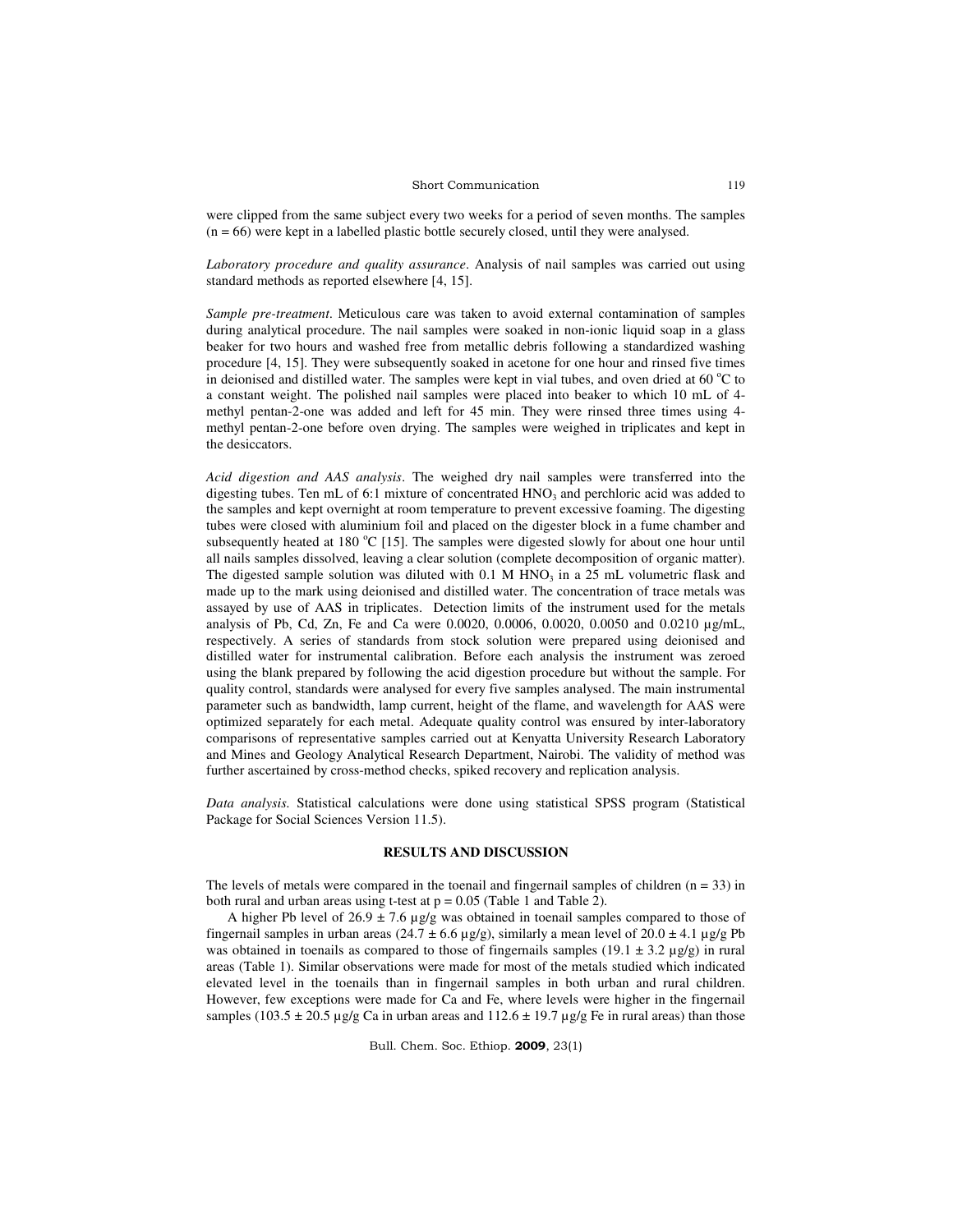of the toenail samples (97.9  $\pm$  19.5 µg/g Ca and 99.4  $\pm$  15.0 µg/g Fe, respectively). Comparing the levels of the metals in fingernail and toenail samples in both rural and urban areas using ttest ( $p = 0.05$ ), there was no significance difference in the levels.

Table 1. Comparison of metal levels ( $\mu g/g \pm s$ e) in fingernail and toenail samples of children in urban and rural areas.

| Sampling area | Metals         | Fingernail range | Fingernail mean  | Toenail range | Toenail mean     |
|---------------|----------------|------------------|------------------|---------------|------------------|
|               | Pb             | 8.0-49.0         | $24.7 \pm 6.6$   | $7.0 - 62.0$  | $26.9 \pm 7.6$   |
|               | C <sub>d</sub> | $0.0 - 2.45$     | $0.614 \pm 0.15$ | $0.1 - 3.20$  | $0.790 \pm 0.17$ |
|               | Fe             | 42.5-108.0       | $67.4 \pm 6.3$   | 36.5-132.0    | $72.0 \pm 7.7$   |
| Urban areas   | Zn             | 53.8-134.0       | $85.4 \pm 8.4$   | 47.3-184.0    | $86.5 \pm 19.5$  |
| $(n = 21)$    | Ca             | 42.0-344.5       | $103.5 \pm 20.5$ | 37.5-342.5    | $97.9 \pm 19.5$  |
|               | Ph             | $5.0 - 36.5$     | $19.1 \pm 3.2$   | 5.5-31.5      | $20.0 \pm 4.1$   |
|               | Cd             | $0.10 - 0.95$    | $0.372 \pm 0.13$ | $0.0 - 1.10$  | $0.385 \pm 0.16$ |
|               | Fe             | $40.0 - 162.0$   | $112.6 \pm 11.7$ | 35.0-281.0    | $99.4 \pm 15.0$  |
| Rural areas   | Zn             | 70.2-173.0       | $104.4 \pm 8.0$  | 61.0-234.3    | $119.6 \pm 19.7$ |
| $(n = 12)$    | Ca             | 35.0-158.0       | $70.2 \pm 8.8$   | 24.5-135      | $76.4 \pm 9.8$   |

Table 2. Comparison of metal levels ( $\mu$ g/g  $\pm$  se) in fingernail and toenails samples of urban and rural areas.

|                            | Metals | Urban areas $(n = 21)$ | Rural areas $(n = 12)$ |
|----------------------------|--------|------------------------|------------------------|
|                            | Ph     | $24.7 \pm 6.6$         | $19.1 \pm 3.2$         |
|                            | Cd     | $0.614 \pm 0.15$       | $0.372 \pm 0.13$       |
| Mean fingernail<br>samples | Fe     | $67.4 \pm 6.3$         | $112.6 \pm 11.7$       |
|                            | Zn     | $85.4 \pm 8.4$         | $104.4 \pm 8.0$        |
|                            | Ca     | $103.5 \pm 20.5$       | $70.2 \pm 8.8$         |
|                            | Ph     | $26.9 \pm 7.6$         | $20.0 \pm 4.1$         |
| Mean toenail               | Cd     | $0.790 \pm 0.17$       | $0.385 \pm 0.16$       |
| samples                    | Fe     | $72.0 \pm 7.7$         | $99.4 \pm 15.0$        |
|                            | Zn     | $86.5 \pm 19.5$        | $119.6 \pm 19.7$       |
|                            | Ca     | $97.9 \pm 19.5$        | $76.4 \pm 9.8$         |

The results of this study are inconsistent with other published reports that found significantly high levels of metals in the fingernails than toenails samples, probably due to toenails being affected less by exogenous contaminations [6, 7]. However, in this study both the toenails and fingernails samples of children seem to have been exposed to similar exogenous contaminations. For instance children do not engage in rigorous household chores therefore their fingernails may not be exposed to high concentrations of external contaminations. It was observed that most of the children in rural areas in this study either walked to school without shoes or wore open shoes. Observations were also made that the children in urban areas in this study played without shoes. This implies that external exposure from the environment could affect both their toenails and fingernails in a comparable manner. Therefore the toenails and fingernails of children in this study were probably exposed to similar exogenous contamination from the environment. In addition, the sensitivity of the children to toxic metals has been strongly linked to their distinct behaviour while playing [8].Metal levels were compared in both rural and urban areas in order find out whether fingernails or toenails as biological indicators accumulated metals differently. Cadmium levels were found to be higher in both the toenails  $(0.790 \pm 0.17 \,\mu\text{g/g})$  and fingernails samples  $(0.614 \pm 0.15 \,\mu\text{g/g})$  among children in urban areas as compared to those in the toenail samples (0.385  $\pm$  0.16 µg/g) and fingernail (0.372  $\pm$  0.13 µg/g) in rural areas. A similar trend was observed for Pb, where the levels were higher in both the toenails and fingernails samples in urban areas than those in rural areas, respectively. The t-test results ( $p = 0.05$ ) showed that the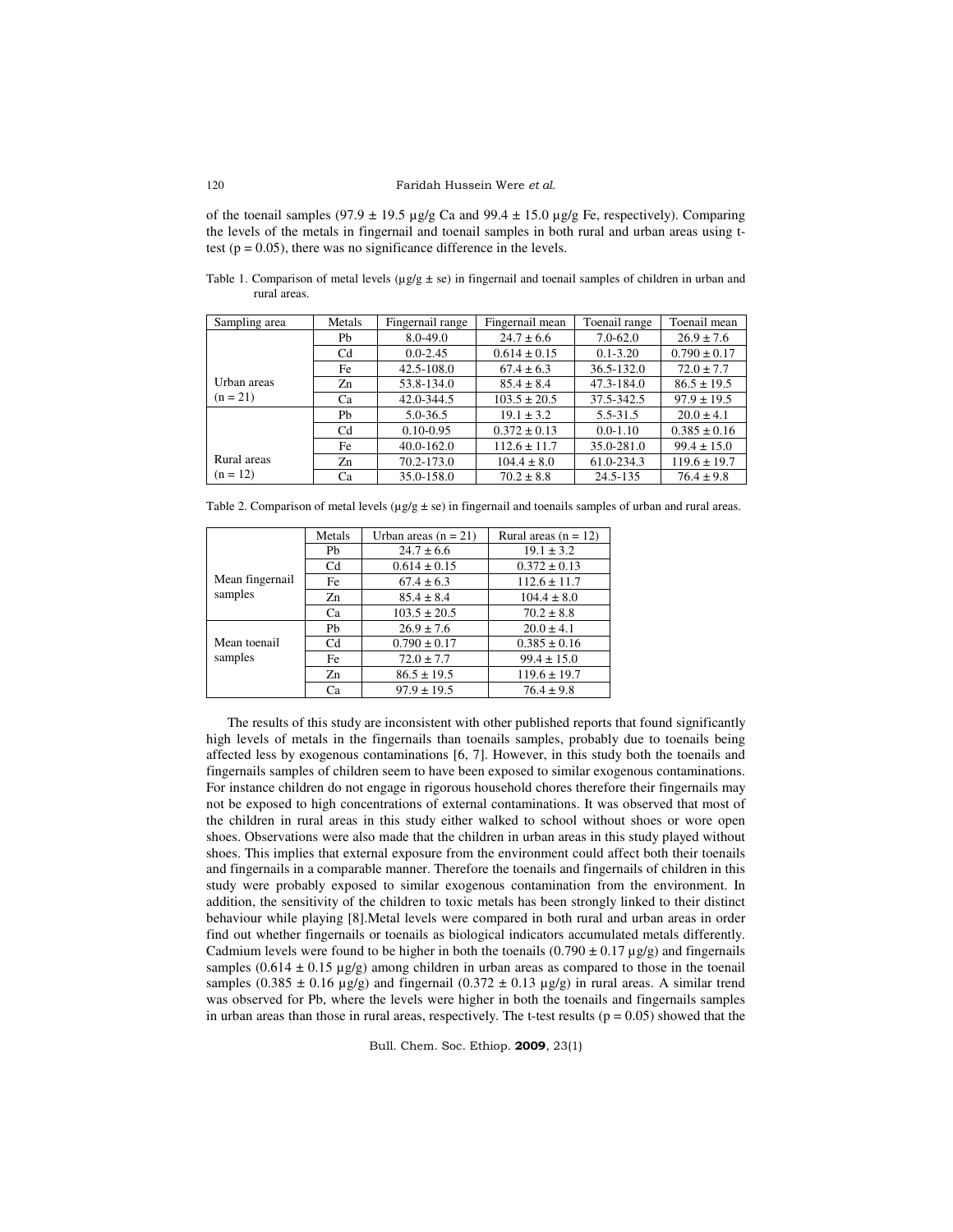## Short Communication

difference in heavy metals levels was significant. This could be attributed to the population of urban areas living closer to the sources of pollution. It is fairly well documented that nationally, Nairobi is established to have the greatest concentration of pollution [11, 16].

Another report by the UNEP revealed that average soil Pb in the Central Business District of Nairobi are higher than those in the nearby rural areas by a multiple of 95 [16]. Substantial amount of Cd in the industries has been attributed to production of steel, batteries and cement [17]. This finding concurs with an established report that industrial area in Nairobi was among the highly polluted site in the city [18]. The results agrees with the published report of [19] and [20] who revealed that children in the industrial areas and inner cities have high levels of Cd and such sites were considered as "hot pots" as they were known to use antiquated technology, where pollution control devices were inadequate or even non-existent. It was further established that Pb in the inner city soils exhibited a distance decay characteristic of high level in the inner city which decreased towards the outer part of the city [8]. These results agree with those obtained elsewhere [21], where levels of heavy metals were higher in the fingernail samples in urban areas than those obtained in rural areas [8, 20]. This suggests that Pb and Cd concentrations in this study could be influenced by the environmental factors.

The concentrations of essential metals were found to be lower in urban areas in both the fingernail (67.4  $\pm$  6.3 µg/g Fe and 85.43  $\pm$  8.4 µg/g Zn) and toenail samples (72.0  $\pm$  7.7 µg/g Fe and  $86.5 \pm 9.5 \,\mu g/g$  Zn) than those of rural areas (112.6  $\pm$  11.7  $\mu g/g$  Fe and 104.4  $\pm$  8.0  $\mu g/g$  Zn in fingernails) and toenail samples (99.41  $\pm$  15.0 µg/g Fe and 119.6  $\pm$  19.7 g/g Zn). The t-test results ( $p = 0.05$ ) showed that the difference in the essential metals levels was significant. However, the level of Ca was higher for urban population than rural but the difference in the levels was not significant. These results agree with those obtained elsewhere, [21] where levels of Fe, and Zn were lower in the fingernail samples in urban areas than those obtained in rural areas [1, 9]. The significant high levels of toxic metal and low levels of essential metals in fingernail samples of children in urban areas than those in rural areas could probably be due to influence of heavy metals exposures and nutritional factors caused by different environmental settings. These results are in agreement with those of [9] and are supported by those of [1] who found that low dietary levels in Fe, Zn, Ca and phosphorus increased the absorption of toxic metals from the gastrointestinal tract. It is therefore clear from these observations that children who are malnourished with low levels of body Fe stores and marginal Zn could be at a greatest risk of exposure of heavy metals.

Elemental concentrations in biological samples in the literature were found to vary considerably due to geographical differences, nutritional status and the method of analysis [7, 22]. It is hard to establish reference ranges because of above factors as they impose restrictions on the interpretations of the results. This therefore complicates the comparison of the results obtained in this study and those that were conducted elsewhere [21]. However, our study results on heavy metal levels were compared with some results obtained from the other study in the literature with a comparable background. The levels of heavy metals in our study group in toenail samples in urban areas (26.9  $\pm$  7.6 µg/g Pb and 0.790  $\pm$  0.17 µg/g Cd) is significantly higher than those of 8.5 µg/g Pb and 0.457 µg/g Cd obtained by [23] in the toenail samples of children (aged 3-7 years) living in the industrialized areas using AAS for analysis. The results indicate that our environment is highly polluted including the rural areas than elsewhere [7, 21]. Therefore more studies are required to establish the extent of pollution.

# **CONCLUSIONS**

From these results it can be concluded that both the toenails and fingernails give comparable results as biological reference material in determination of metal levels in the environment.